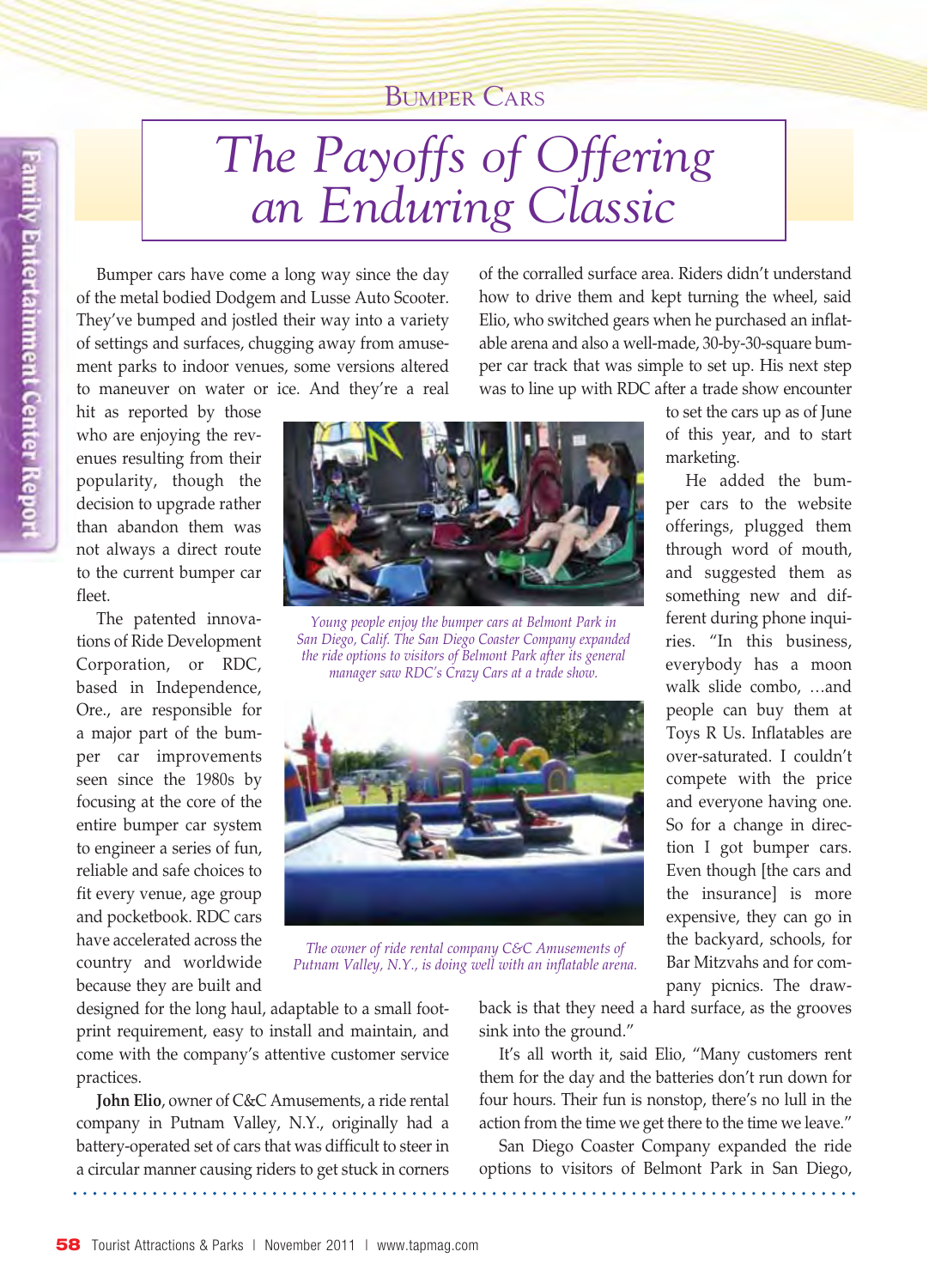## Bumper Cars

Calif., once General Manager **Wendy Crain** caught sight of RDC's Crazy Cars at a trade show. "We had the traditional bumper cars that looked like vehi-

cles, and these were unique and different to offer from the typical. I was nervous because Belmont is a small park that doesn't offer many choices. It turns out people love them equally, and it's never a choice because they each do different things."

Offering both opens up the spirited fun of bumper cars to all ages, said Crain. "The good news is the Crazy Car height limit is lower so kids and parents can ride. Bumper cars have always

crowds for them."

Pacific Park was built upon the world-famous Santa Monica Pier in Santa Monica, Calif., in 1996



*Children are all smiles riding bumper cars at Pacific Park. In 2010, the bumper cars were the most popular ride after the pier's roller coaster, Ferris wheel and sea dragon, and ranked ahead of the Scrambler.*

attracted an older demographic, so now we can market toward all ages and bumper cars become a family ride. It bridges all ages and we see high-capacity where the original Carousel Building still operates for a buck a ride and is listed on the National Registry of Historic Places. Because it's such an historic, nostalgic pier, recalled Director of Operations **Dana Wyatt**, "It took a leap of faith in 2009 to upgrade from the old-style bumper cars to go with a new style, and which became one of the best decisions we've made. The popularity of the ride increased 30 percent right out of the

gate, and we saw a 40 percent increase in revenues."

Bumper cars are now available to kids of all ages in the form of two versions, each located on separate